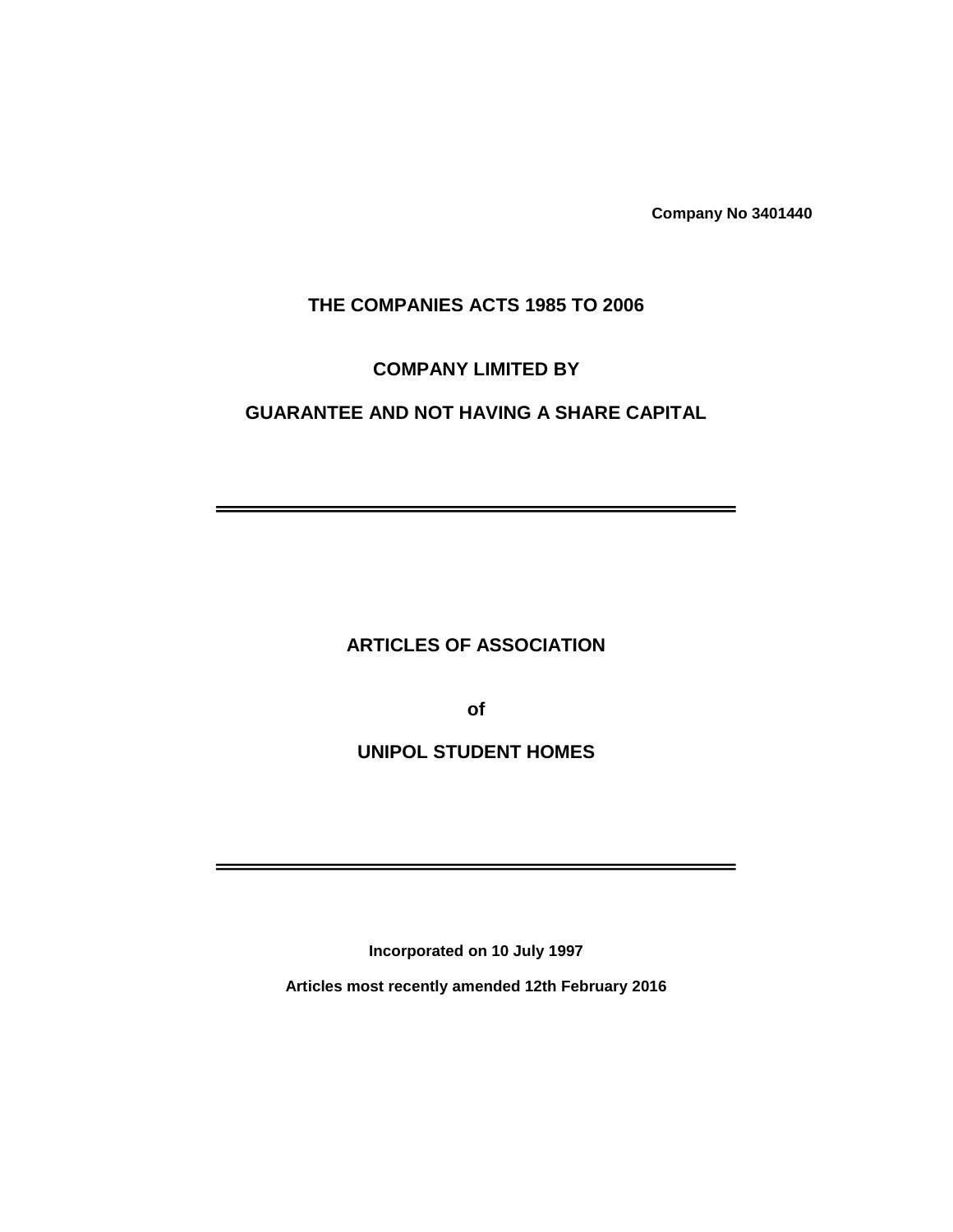## **INTERPRETATION**

1. In these Articles:

**"the Act"** means the Companies Act 2006 including any statutory modification or re-enactment thereof for the time being in force

**"the Articles"** means the Articles of Association of the Company from time to time in force

**"clear days"** in relation to the period of a notice means the period excluding the day when the notice is given or deemed to be given and the day for which it is given or on which it is to take effect

**"the Company"** means the company intended to be regulated by these Articles

**"executed"** includes any mode of execution

**"Office"** means the registered office of the Company

**"the Seal"** means the common seal of the Company if it has one

**"Secretary"** means the Secretary of the Company or any other person appointed to perform the duties of the Secretary of the Company, including a joint, assistant or deputy Secretary

**"the United Kingdom"** means Great Britain and Northern Ireland.

2. In these Articles unless the context otherwise requires, words importing

2.1 the singular number only shall include the plural number and vice versa;

2.2 words importing persons shall include corporations.

2.3 Subject as aforesaid, words or expressions contained in these Articles shall, unless the context requires otherwise, bear the same meaning as in the Act.

### **NAME**

3. The name of the Company is "UNIPOL STUDENT HOMES" (and in this document it is called the "Company". $1$ 

# **REGISTERED OFFICE**

4. The Registered Office of the Company will be situate in England and Wales.

# **OBJECTS**

5. The Company's objects (the "Objects") are the advancement of education by providing and managing accommodation and related services for educational institutions, their students and other persons associated with educational institutions and to develop and foster excellence and expertise in this field.

l

<sup>&</sup>lt;sup>1</sup> The Company's name was changed from Unipol Student Homes Limited to Unipol Student Homes on 30 July 1997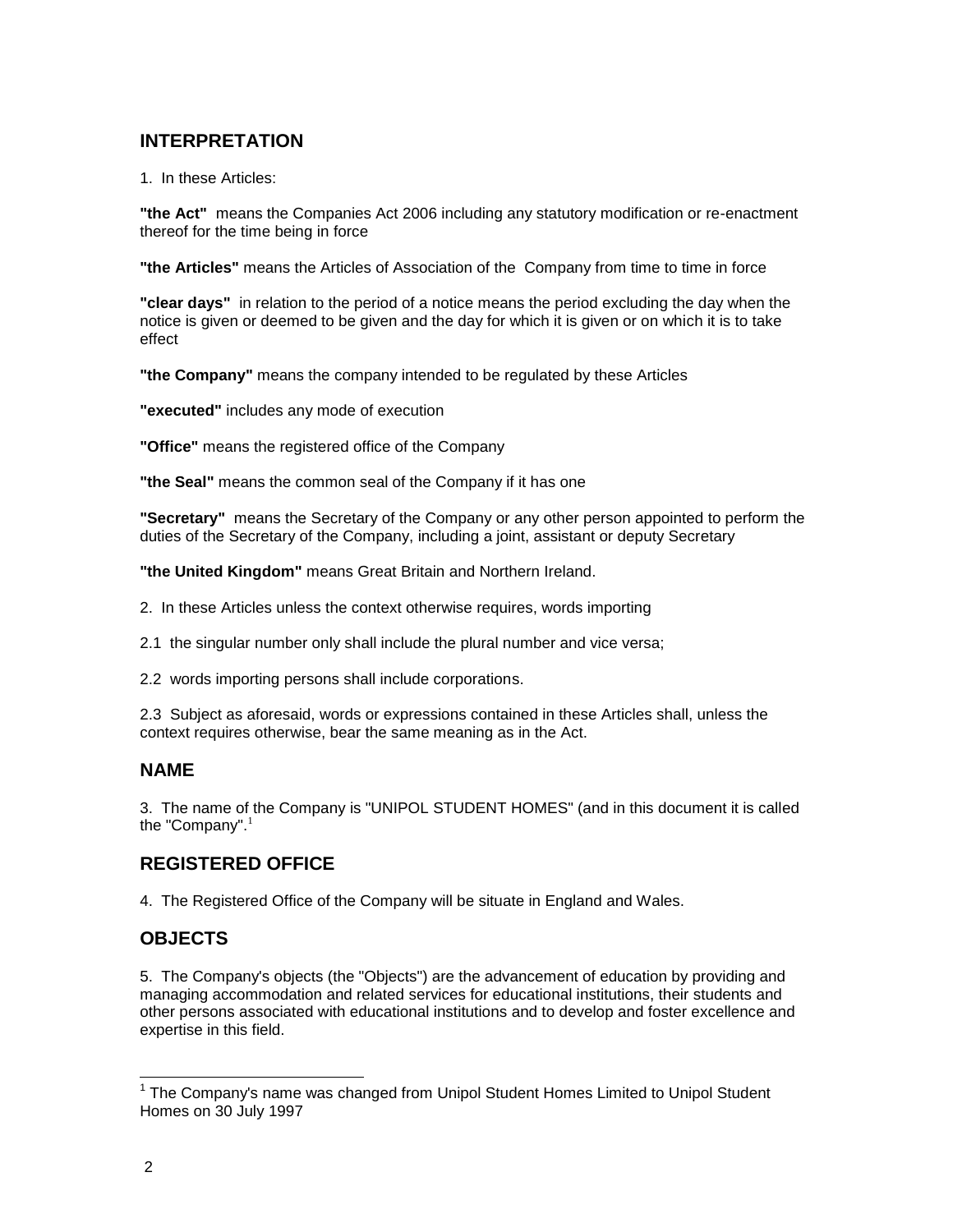### **POWERS**

6. In furtherance of the Objects but not otherwise, the Company may exercise the following powers:

6.1 to acquire as a going concern all the property and assets of, and to continue the work of, the unincorporated charity known as Unipol Student Homes;

6.2 to provide an accommodation agency and generally to assist persons seeking accommodation, including the provision of information and advice, the monitoring of the housing situation and the development of new housing initiatives;

6.3 to run accreditation schemes for rented accommodation including training landlords and tenants on acceptable standards by reference to written materials and training modules;

6.4 to promote, monitor and verify accreditation schemes for rented accommodation, to develop such schemes with local authorities and other non-profit making organisations and to train operators of accreditation schemes on how to establish, administer and ensure compliance with schemes;

6.5 to acquire, develop, alter, improve, manage and (subject to such consents as may be required by law) to charge or otherwise dispose of property and to borrow money whether upon security or otherwise;

6.6 to arrange or participate in research projects, conferences, publications and generally to gather and disseminate information and expertise likely to promote the Company and its Objects;

6.7 to draw, make, accept, endorse, discount, execute and issue promissory notes, bills, cheques and other instruments and to operate bank accounts in the name of the Company;

6.8 to raise funds and to invite and receive contributions and to receive gifts subject to special trusts within the Objects, without prejudice to the Company having the right to refuse as it sees fit any gift, contribution or legacy or bequest and provided that, in raising funds, the Company shall not undertake any substantial permanent trading activities and shall conform to any relevant statutory regulations;

6.9 to invest any monies not for the time being required for the Company's general purposes or with a view to meeting long-term commitment or requirements and to hold (either in nominee names or otherwise), sell or otherwise deal in such investments (either under discretionary investment management arrangements or otherwise) and generally to do all things which are in the Company's best interests or which are calculated directly or indirectly to protect, enhance the value of, or use most efficiently the Company's assets or resources;

6.10 subject to clause 7 below, to accept, agree or contract for the services, assistance or contributions of any person or organisation upon such terms as the Company may see fit, including the provision of remuneration, indemnities, reimbursement of expenses, insurance and reasonable working conditions and to provide reasonable terms of employment including benefits for past employees and the dependants of employees or past employees;

6.11 to provide indemnity insurance to cover the liability of the Directors which by virtue of any rule of law would otherwise attach to them in respect of any negligence, default, breach of trust or breach of duty of which they may be guilty in relation to the Company; provided that any such insurance shall not extend to any claim arising from any act or omission which the Directors knew to be a breach of trust or breach of duty or which was committed by the Directors in reckless disregard of whether it was a breach of trust or breach of duty or not, provided also that any such insurance shall not extend to the costs of an unsuccessful defence to a criminal prosecution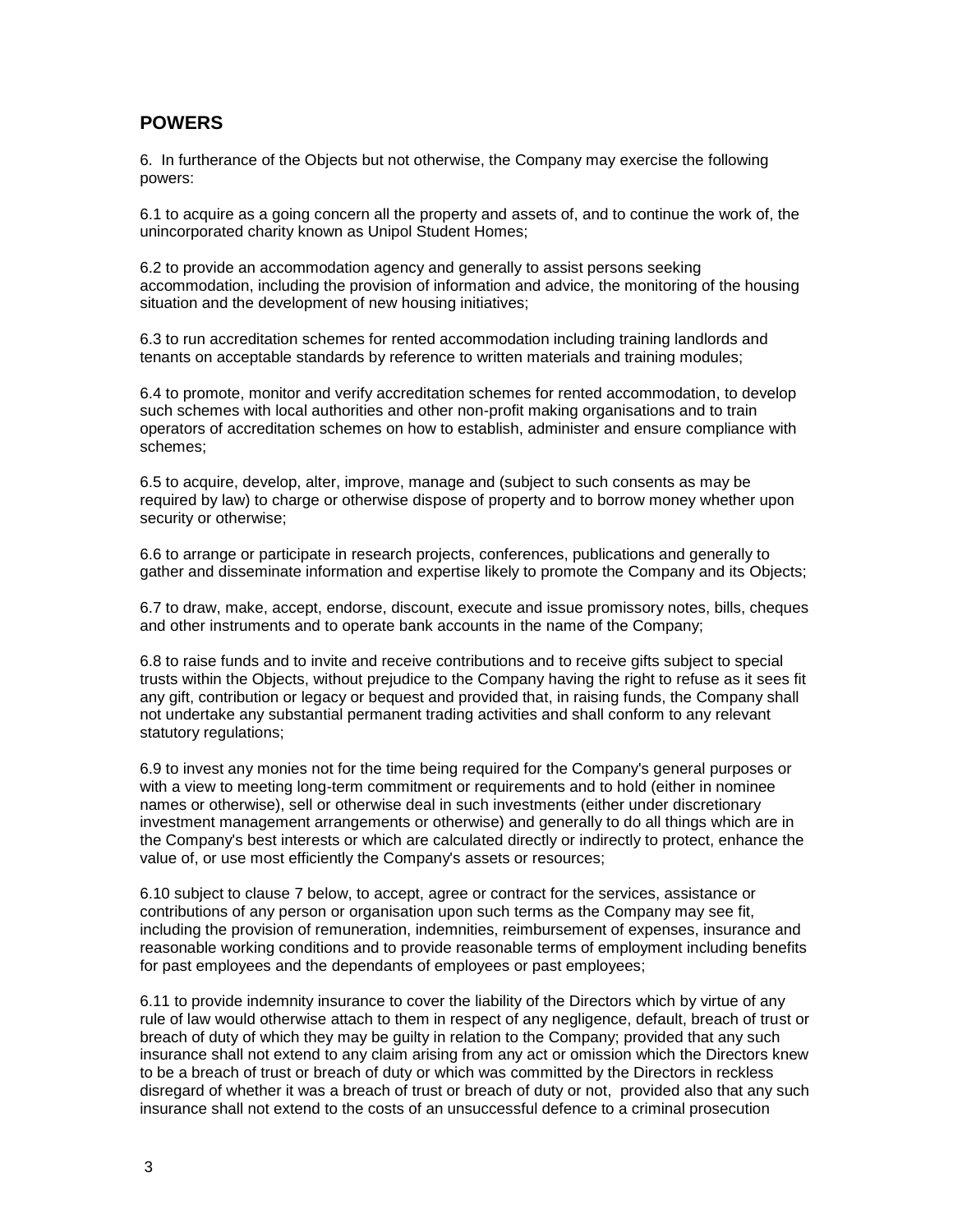brought against the Directors in their capacity as Directors of the Company;

6.12 to establish or support any charitable trusts, associations or institutions formed for all or any of the Objects;

6.13 to co-operate with other charities, voluntary bodies and statutory authorities operating in furtherance of the Objects or similar charitable purposes and to exchange information and advice with them;

6.14 to pay out of the funds of the Company the costs, charges and expenses of, and incidental to, the formation and registration of the Company;

6.15 to do all such other lawful things as are necessary for the achievement of the Objects;

6.16 to do all or any of these thing either as principals, agents, contractors, trustees or otherwise and by or through trustees, agents or otherwise or by forming other companies or trusts or by acquiring or holding shares and either alone or in conjunction with others with a view to fulfilling the Objects.

#### **LIMITATIONS**

7. The income and property of the Company shall be applied solely towards the promotion of the Objects and no part shall be paid or transferred, directly or indirectly, by way of dividend, bonus or otherwise by way of profit, to members of the Company and no Director shall be appointed to any office of the Company paid by salary or fees or receive any remuneration or other benefit in money or money's worth from the Company:

Provided that nothing in this document shall prevent any payment in good faith by the Company:

7.1 of the usual professional charges for business done by any Director who is a solicitor, accountant or other person engaged in a profession, or by any partner of his or hers, when instructed by the Company to act in a professional capacity on its behalf: Provided that at no time shall a majority of the Directors benefit under this provision and that a Director shall withdraw from any meeting at which his or her appointment or remuneration, or that of his or her partner, is under discussion;

7.2 of reasonable and proper remuneration for any services rendered to the Company by any member, officer or servant of the Company who is not a Director;

7.3 of interest on money lent by any member or Director of the Company at a reasonable and proper rate per annum not exceeding two per cent less that the published base lending rate of a clearing bank to be selected by the Directors;

7.4 of fees, remuneration or other benefit in money or money's worth to any company of which a Director may also be a member holding not more than '/100th part of the issued capital of that company;

7.5 of reasonable and proper rent for premises demised or let by any member of the Company or a Director;

7.6 to any Directors of reasonable out-of-pocket expenses;

7.7 of any premium in respect of any indemnity insurance to cover the liability of the Directors which by virtue of any rule of law would otherwise attach to them in respect of any negligence, default, breach of trust or breach of duty of which they may be guilty in relation to the Company; provided that any such insurance shall not extend to any claim arising from any act or omission which the Directors knew to be a breach of trust or breach of duty or which was committed by the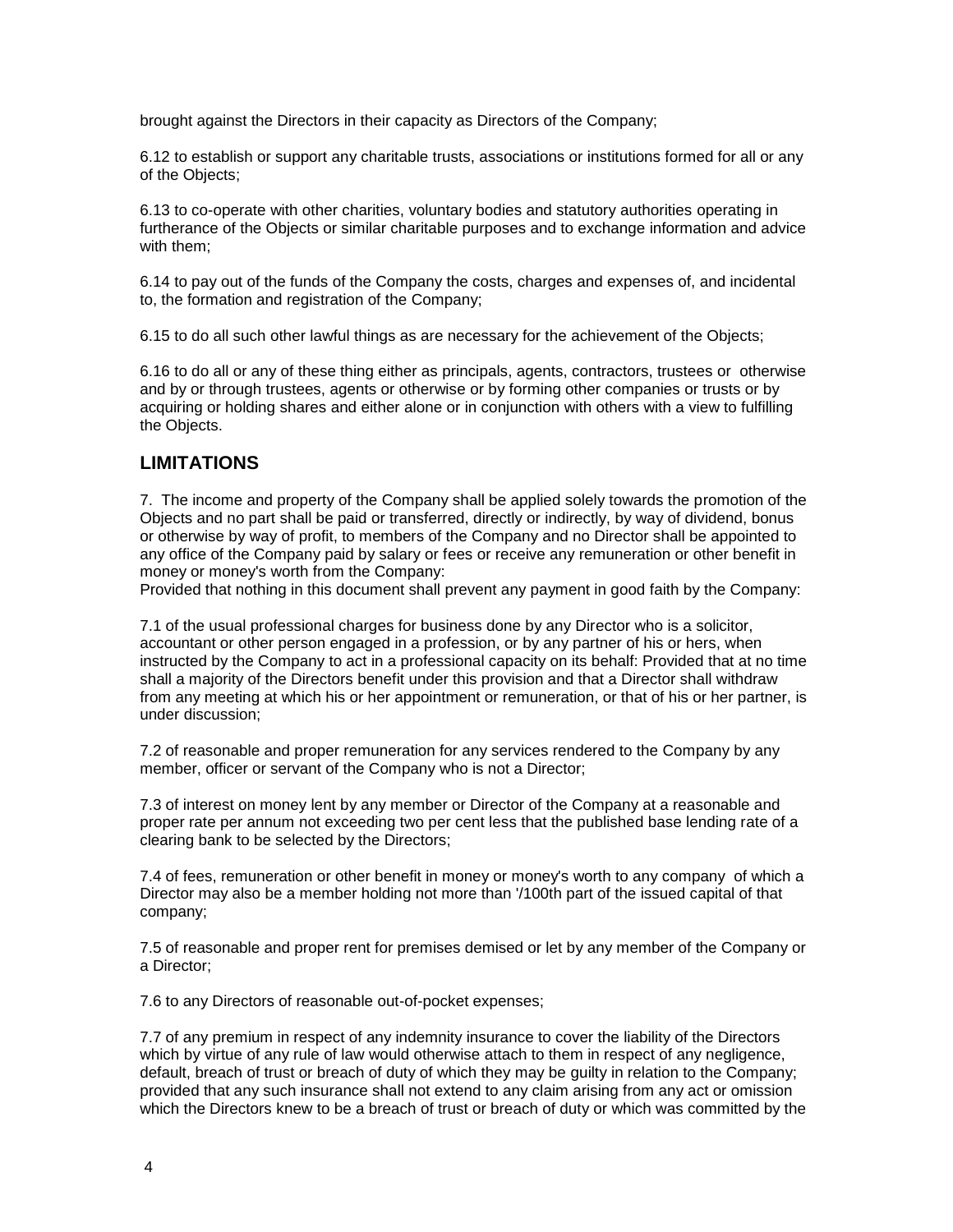Directors in reckless disregard of whether it was a breach of trust or breach of duty or not, provided also that any such insurance shall not extend to the costs of an unsuccessful defence to a criminal prosecution brought against the Directors in their capacity as Directors of the Company.

# **LIMITATION OF LIABILITY & GUARANTEE**

8. The liability of the members is limited.

9. Every member of the Company undertakes to contribute such amount as may be required (not exceeding £1) to the Company's assets if it should be wound up while he or she is a member or within one year after he or she ceases to be a member, for payment of the Company's debts and liabilities contracted before he or she ceases to be a member, and of the costs, charges and expenses of winding up, and for the adjustment of the rights of the contributories among themselves.

### **DISSOLUTION**

10. If the Company is wound up or dissolved and, after all its debts and liabilities have been satisfied, there remains any property, it shall not be paid to or distributed among the members of the Company but shall be given or transferred to some other charity or charities having objects similar to the Objects and which prohibits the distribution of its or their income and property to the extent at least as great as is imposed on the Company by clause 7 above, chosen by the members of the Company at or before the time of dissolution and, if that cannot be done, then to some other charitable object.

#### **MEMBERS**

11.1 The provisions of section 113 of the 2006 Act shall be observed by the Company and every member of the Company shall either sign a written consent to become a member or sign the Register of Members on becoming a member.

11.2 The subscribers to the original memorandum and such other persons or organisations as are admitted to membership in accordance with the Articles shall be members of the Company.

11.3 The following bodies shall be the Principal Members of the Company:

Leeds **Beckett** University The University of Leeds Leeds **Beckett** Students' Union Leeds University Union.

11.4 The following bodies shall be other Members of the Company:

Bradford College.

11.5 No other body or person may be admitted as a member without the unanimous consent of the existing Principal Members and no change may be made to these Articles of Association without the consent of at least three-quarters of the existing Principal Members. For the avoidance of doubt, at least three-quarters of the Principal Members must be present in person, or by proxy, or (being a corporation) by duly authorised representative for a General Meeting to be quorate.

11.6 The Directors may admit other bodies or persons as non-voting members in accordance with rules made under Article 64.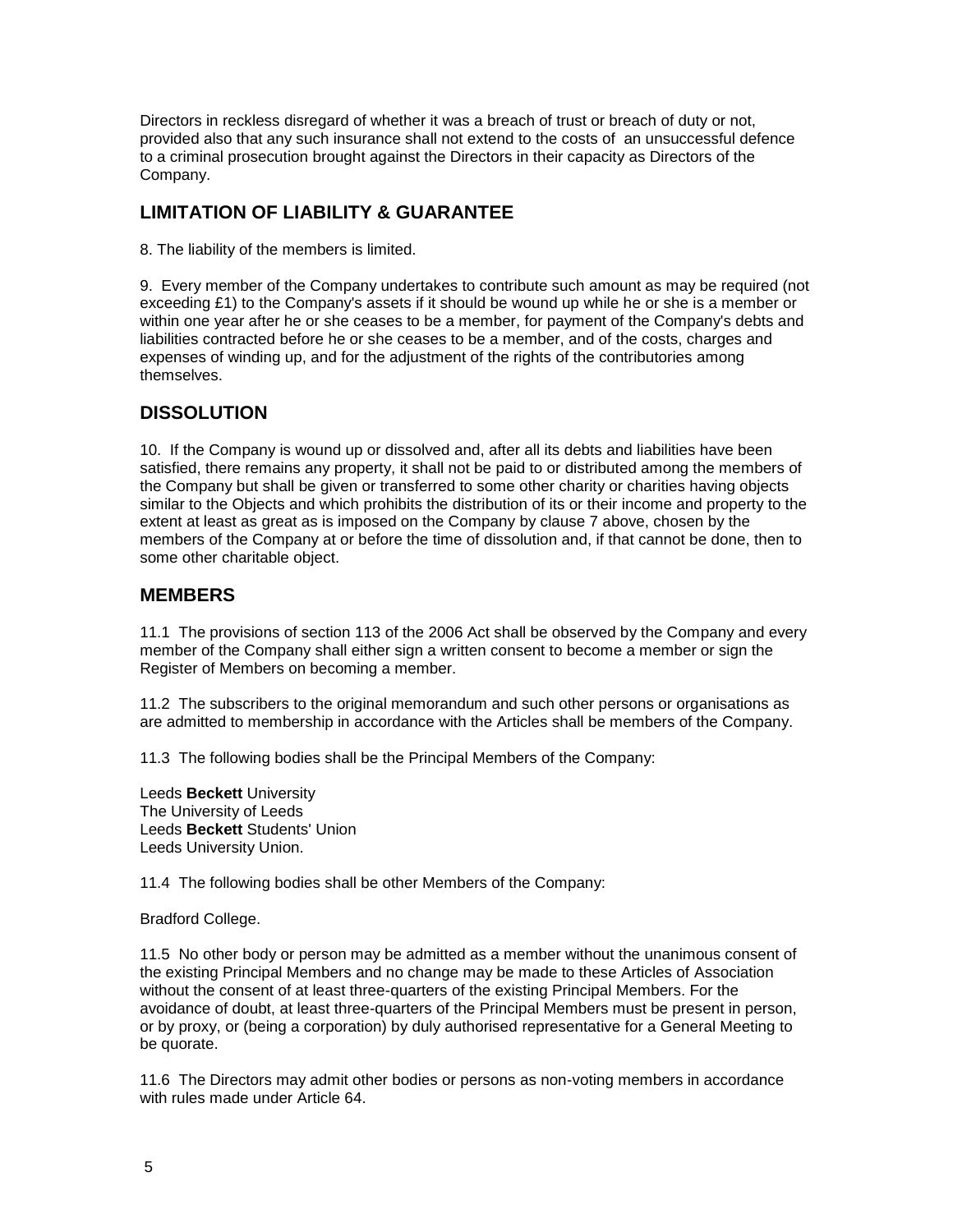11.7 Unless the Directors or the Company in general meeting shall make other provision under Article 64, the Directors may in their absolute discretion permit any member of the Company to retire, provided that after such retirement the number of members is not less than two.

## **GENERAL MEETINGS**

12. The Directors may call general meetings and, on the requisition of members pursuant to the provisions of the Act, shall comply with their obligations under the Act to forthwith proceed to convene an extraordinary general meeting for a date which is in any case not later than seven weeks after receipt of the requisition. If there are not within the United Kingdom sufficient Directors to call a general meeting, any Directors or any member of the Company may call a general meeting.

# **NOTICE OF GENERAL MEETINGS**

13. An extraordinary general meeting called for the passing of a special resolution or a resolution appointing a person as a Director shall be called by at least 14 clear days' notice. All other general meetings shall be called by at least 14 clear days' notice but may be called by shorter notice if it is so agreed by a majority in number of members having a right to attend and vote, being a majority together holding not less than 95 per cent of the total voting rights at the meeting of all the members.

14 The notice shall specify the time and place of the meeting and the general nature of the business to be transacted and the notice shall be given to all the members and to the Directors and auditors.

15. The accidental omission to give notice of a meeting to, or the non-receipt of notice of a meeting by, any person entitled to receive notice shall not invalidate the proceedings at that meeting.

# **PROCEEDINGS AT GENERAL MEETINGS**

16. No business shall be transacted at any meeting unless a quorum is present. At least threequarters of the Principal Members must be present in person of by proxy or (being a corporation) by duly authorised representative for a meeting to be quorate.

17. If a quorum is not present within half an hour from the time appointed for the meeting, or if during a meeting a quorum ceases to be present, the meeting shall stand adjourned to the same day in the next week at the same time and place or to such time and place as the Directors shall determine.

18. The Chair, if any, of the Directors or, in her or his absence, the Deputy Chair (if any) shall preside as Chair of the meeting but if neither of them is present and willing to act within 15 minutes after the time appointed for holding the meeting, the Directors present shall elect one of their number to be Chair and if there is only one Director present and willing to act she/he shall be Chair.

19. If no Director is willing to act as Chair, or if no Director is present within 15 minutes after the time appointed for holding the meeting, the persons present and entitled to vote shall choose one of their number to be Chair.

20. A Director shall, notwithstanding that she/he is not a member, be entitled to attend and speak at any general meeting.

21. The Chair may, with the consent of a meeting at which a quorum is present (and shall if so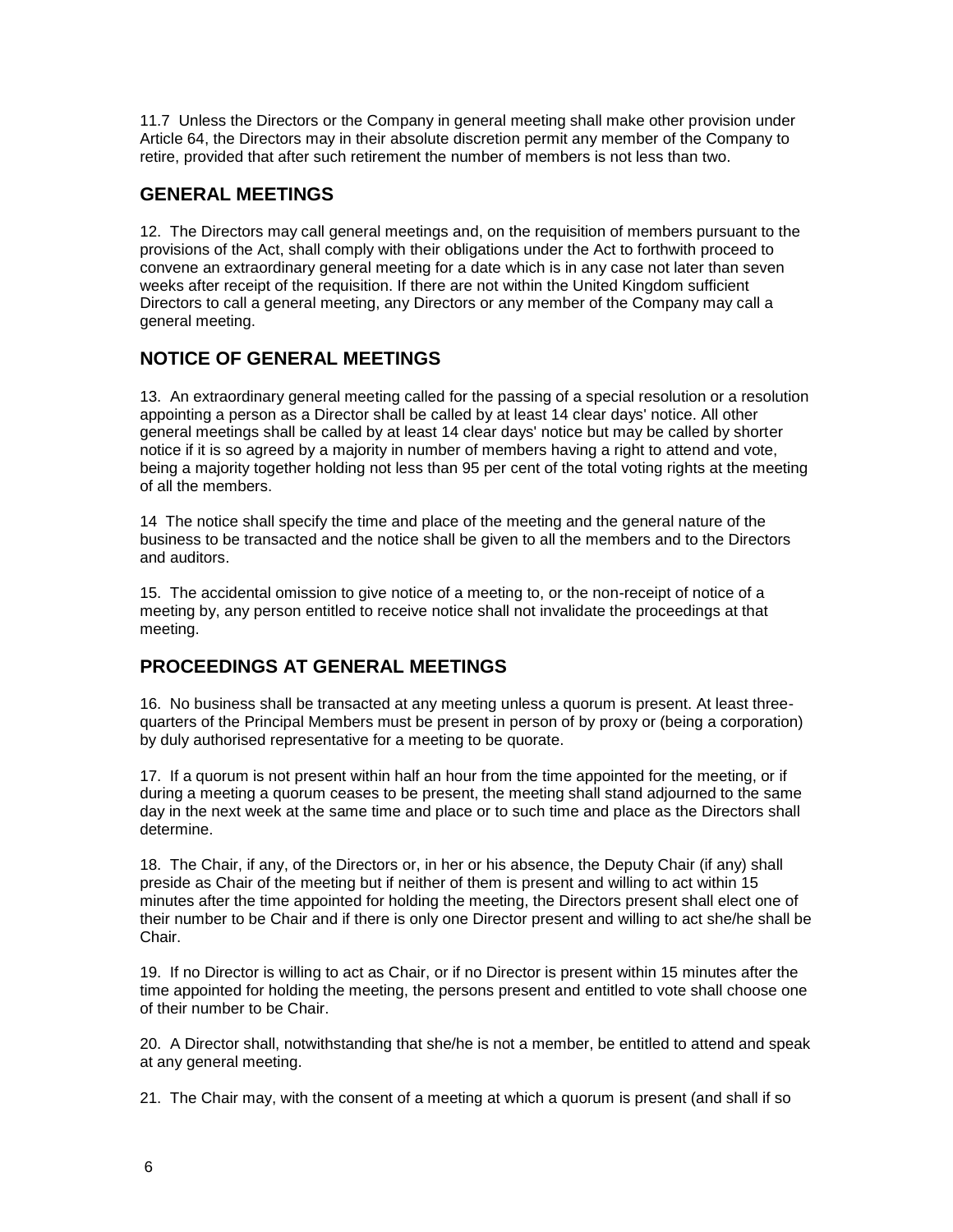directed by the meeting), adjourn the meeting from time to time and from place to place but no business shall be transacted at an adjourned meeting other than business which might properly have been transacted at the meeting had adjournment not taken place. When a meeting is adjourned for 14 days or more, at least seven clear days' notice shall be given specifying the time and place of the adjourned meeting and the general nature of the business to be transacted. Otherwise it shall not be necessary to give any such notice.

22. A resolution put to the vote of a meeting shall be decided on a show of hands unless, before or on the declaration of the result of the show of hands, a poll is duly demanded. Subject to the provisions of the Act, a poll may be demanded:

22.1 by the Chair; or

22.2 by at least two persons having the right to vote at the meeting; or

22.3 by a person or persons representing not less than one-tenth of the total voting rights of all the members having the right to vote at the meeting.

A demand by a person as proxy for a member shall be the same as a demand by the member.

23. Unless a poll is duly demanded, a declaration by the Chair that a resolution has been carried, or carried unanimously, or by a particular majority, or lost, or not carried by a particular majority and an entry to that effect in the minutes of the meeting shall be conclusive evidence of the fact without proof of the number or proportion of the votes recorded in favour of or against the resolution.

24. The demand for a poll may be withdrawn before the poll is taken but only with the consent of the Chair. The withdrawal of the demand for a poll shall not invalidate the result of a show of hand declared before the demand for the poll was made.

25. A poll shall be taken as the Chair directs and he or she may appoint scrutineers (who need not be members) and fix a time and place for declaring the results of the poll. The result of the poll shall be deemed to be the resolution of the meeting at which the poll is demanded.

26. In the case of an equality of votes, whether on a show of hands or on a poll, the Chair shall have a deliberative but no casting vote.

27. A poll demanded on the election of a Chair or on a question of adjournment shall be taken immediately. A poll demanded on any other question shall be taken either immediately or at such time and place as the Chair directs, not being more than 30 days after the poll is demanded. The demand for a poll shall not prevent continuance of a meeting for the transaction of any business other than the question on which the poll is demanded. If a poll is demanded before the declaration of the result of a show of hands and the demand is duly withdrawn, the meeting shall continue as if the demand had not been made.

28. No notice need be given of a poll not taken immediately if the time and place at which it is to be taken are announced at the meeting at which it is demanded. In other cases at least seven clear days' notice shall be given specifying the time and place at which the poll is to be taken.

### **VOTES OF MEMBERS**

29. Every Member shall have one vote. Votes may be cast personally or by proxy.

30. No member shall be entitled to vote at any general meeting unless all monies then payable by him to the Company have been paid.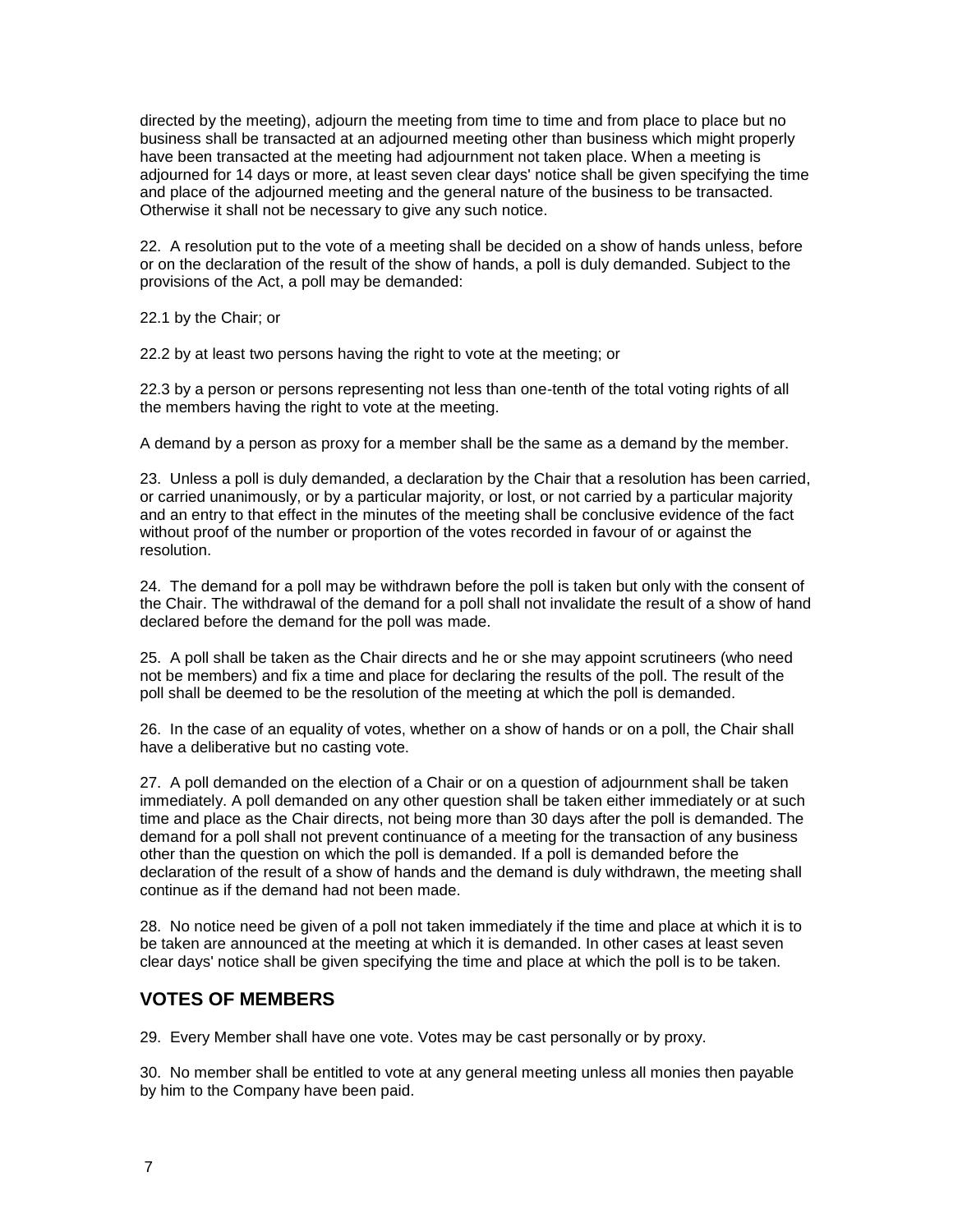31. No objection shall be raised to the qualification of any voter except at the meeting or adjourned meeting at which the vote objected to is tendered and every vote not disallowed at the meeting shall be valid. Any objection made in due time shall be referred to the Chair whose decision shall be final and conclusive.

32. The instrument appointing a proxy and any authority under which it is executed or a copy of such authority certified notarially or in some other way approved by the Directors may:

32.1 be deposited at the Office, or at such other place within the United Kingdom as is specified in the notice convening the meeting or in any instrument of proxy sent out by the Company in relation to the meeting, not less than 48 hours before the time for holding the meeting or adjourned meeting at which the person named in the instrument proposes to vote; or

32.2 in the case of a poll taken more than 48 hours after it is demanded, be deposited as aforesaid after the poll has been demanded and not less than 24 hours before the time appointed for taking the poll; or

32.3 where the poll is not taken forthwith but is taken not more than 48 hours after it was demanded, be delivered at the meeting at which the poll was demanded to the Chair or to the Secretary or to any Director;

and an instrument of proxy which is not deposited or delivered in a manner so permitted shall be invalid.

33. A vote given or poll demanded by a proxy, or by the duly authorised representative of a member organisation, shall be valid notwithstanding the previous determination of the authority of the person voting or demanding a poll unless notice of the determination was received by the Company at the Office before the commencement of the meeting, or adjourned meeting, at which the vote is given or the poll demanded or (in the case of a poll taken otherwise than on the same day as the meeting or adjourned meeting) the time appointed for taking the poll.

34. Any organisation which is a member of the Company may by resolution of its Council or other governing body authorise such person as it thinks fit to act as its representative at any meeting of the Company and the person so authorised shall be entitled to exercise the same powers on behalf of the organisation which she/he represents as the organisation could exercise if it were an individual member of the Company.

#### **DIRECTORS**

35. The first Directors shall be those persons named in the statement delivered pursuant to the Act, who shall be deemed to have been appointed under the Articles. Future Directors shall be appointed as provided subsequently in the Articles.

### **POWERS OF THE DIRECTORS**

36. Subject to the provisions of the Act, the Articles and to any directions given by special resolution, the business of the Company shall be managed by the Directors who may exercise all the powers of the Company. No alteration of the Articles and no such direction shall invalidate any prior act of the Directors which would have been valid if that alteration had not been made or that direction had not been given. The powers given by this Article shall not be limited by any special power given to the Directors by the Articles and a meeting of Directors at which a quorum is present may exercise all powers exercisable by the Directors.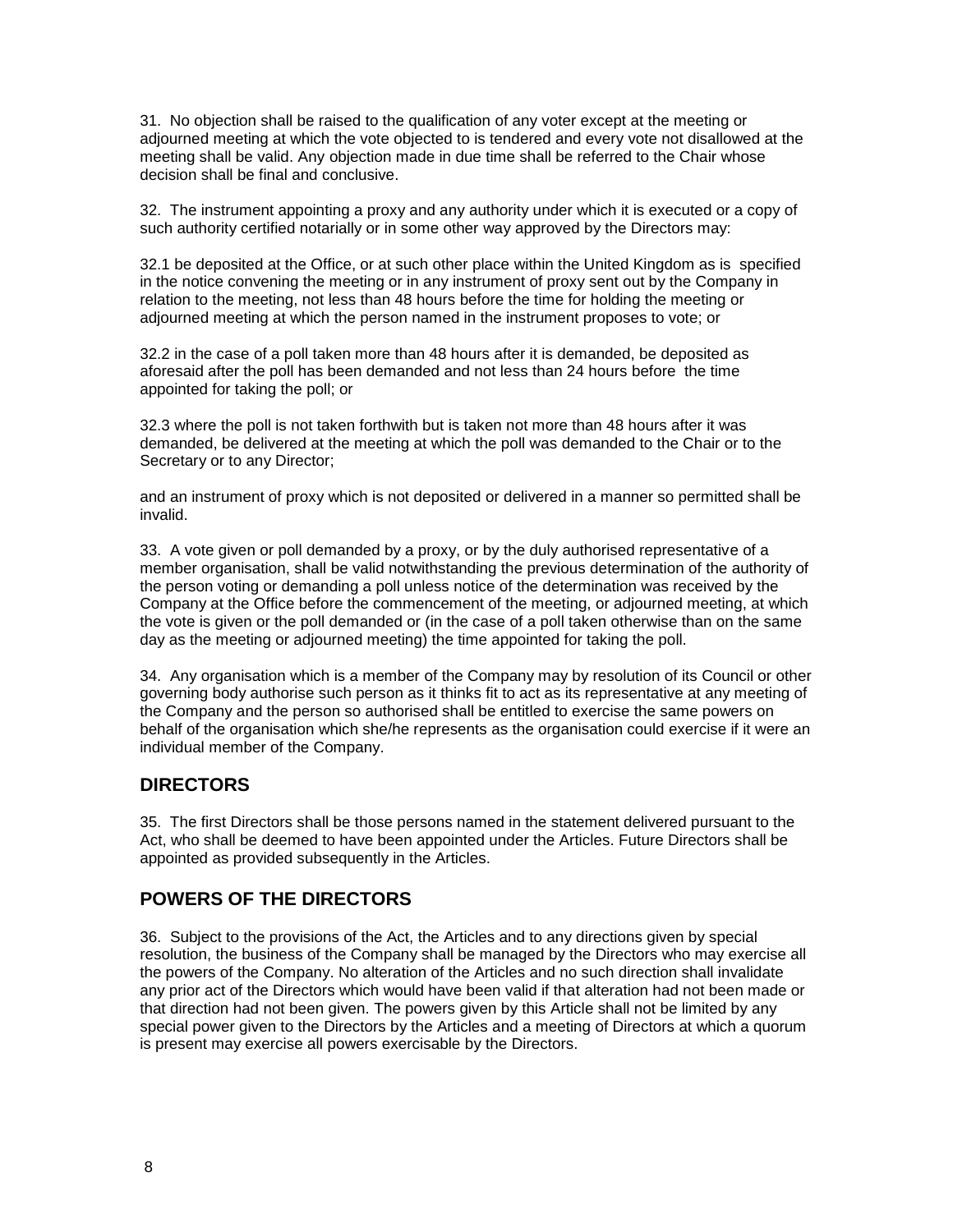37. In addition to all powers hereby expressly conferred upon them and without detracting from the generality of their powers under the Articles, the Directors shall have the following powers, namely:

37.1 to expend the funds of the Company in such manner as they shall consider most beneficial for the achievement of the Objects and to invest in the name of the Company such part of the funds as they may see fit and to direct the sale or transposition of any such investments and to expend the proceeds of any such sale in furtherance of the Objects of the Company;

37.2 to enter into contracts on behalf of the Company;

37.3 to borrow money, provided that the total amount owing at any time shall not exceed  $£15$ million.

### **APPOINTMENT AND RETIREMENT OF DIRECTORS**

38.1 The following appointing bodies may each nominate 3 persons to be Directors of the Company:

Leeds **Beckett** University The University of Leeds Leeds **Beckett** Students' Union Leeds University Union

38.2 The following appointing body may nominate 1 person to be a Director of the Company:

Bradford College

38.3 The appointing bodies may remove, appoint or substitute such nominated Directors who shall not be subject to other appointment or dismissal procedures, save as provided for at Article 39.6.

38.4 The Board of Directors may appoint up to **six** co-opted Directors and they may remove or substitute such co-opted Directors. Co-opted Directors may be appointed for terms of up to three years and may be re-appointed. All co-opted Directors may be appointed with full voting rights. Any persons who are not connected with any Principal Member may be appointed as a co-opted Director with full voting rights; for the purposes of this Article, a person is connected with a Principal Member if he or she is employed by a Principal Member or is a person studying full-time at any institution which is a Principal Member.

# **DISQUALIFICATION AND REMOVAL OF DIRECTORS**

39. A Director shall cease to hold office if she/he:

39.1 ceases to be a Director by virtue of any provision in the Act, or is disqualified from acting as a Trustee by virtue of section 72(i) of the Charities Act 1993 (or any statutory re-enactment or modification of that provision) or is otherwise prohibited by law from being a Director;

39.2 becomes bankrupt or makes any arrangement or composition with his or her creditors generally;

39.3 becomes incapable by reasons of mental disorder, illness or injury of managing and administering his or her own affairs;

39.4 resigns his or her office by notice to the Company (but only if at least two Directors will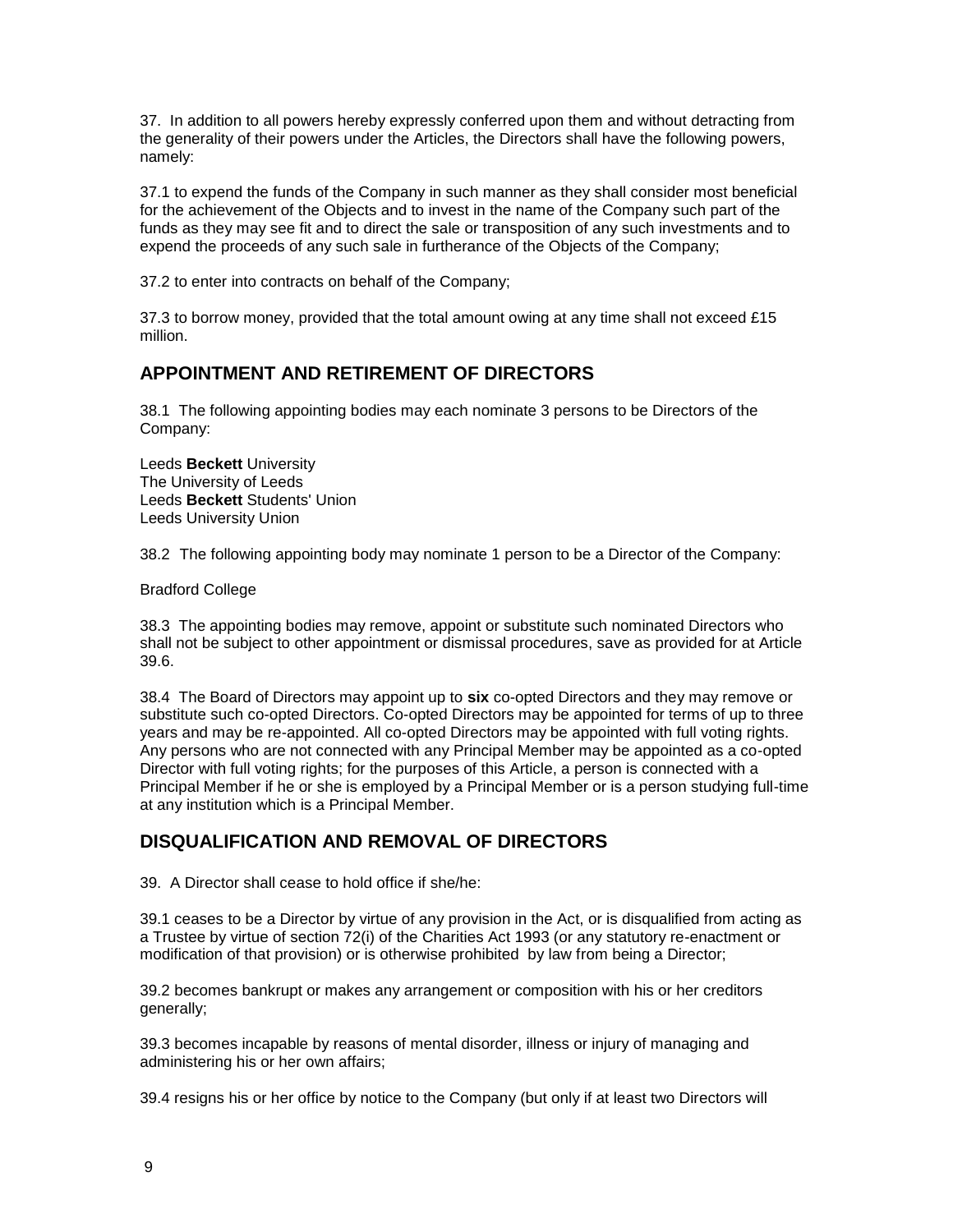remain in office when the notice of resignation is to take effect); or

39.5 if a co-opted Director is absent without the permission of the Directors from all their meetings held within a period of nine months and the Directors resolve that his or her office be vacated;

39.6 if an appointed Director is absent without the permission of the Directors from all their meetings held within a period of nine months, has been referred back to the appointing body, is absent from the next meeting and the Directors resolve that his or her office be vacated.

#### **DIRECTORS' EXPENSES**

40. The Directors may be paid all travelling, hotel, and other expenses properly incurred by them in connection with their attendance at meetings of Directors or committees of Directors or general meetings or otherwise in connection with the discharge of their duties but shall otherwise be paid no remuneration.

### **DIRECTORS' APPOINTMENTS AND INTERESTS**

41. Subject to the provisions of the Act and to Article 7, the Directors may appoint one or more of their number to the unremunerated office of managing director or to any other unremunerated executive office under the Company. Any such appointment to be made upon such terms as the Directors determine. Any appointment of a Director to an executive office shall terminate if she/he ceases to be a Director.

42. Except to the extent permitted by Article 7, no Director shall take or hold any interest in property belonging to the Company or receive remuneration or be interested otherwise than as a Director in any other contract to which the Company is a party.

### **PROCEEDINGS OF DIRECTORS**

43. Subject to the provisions of the Articles, the Directors may regulate their proceedings as they think fit. A Director may, and the Secretary at the request of a Director shall, call a meeting of the Directors. It shall not be necessary to give notice of a meeting to a Director who is absent from the United Kingdom. Questions arising at a meeting shall be decided by a majority of votes. When a matter is put to a vote all Directors who have the right to vote shall have one vote each. In the case of an equality of votes, the Chair shall not have a second or casting vote.

44. At least **eight** of those Directors appointed at that time must be present for a Board Meeting to be quorate.

45. The Directors may act notwithstanding any vacancies in their number but, if the number of Directors is less than the number fixed as the quorum, the continuing Directors or Director may act only for the purpose of filling vacancies or of calling a general meeting.

46. The Directors may appoint a Chair, **two** Deputy Chair**s** an Honorary Treasurer and a Director without Portfolio as officers from among their number. They can decide the length and terms of those appointments and may terminate any such appointment at any time. The Chair will preside at meetings of the Directors but if she/he is absent or not willing to do so **a** Deputy Chair shall preside. If the Chair and the Deputy Chair**s** are absent or are unwilling to preside, the Directors who are present may choose which one of then shall do so. A Director may hold more than one of those offices if appointed.

47. The Directors may appoint one or more sub-committees consisting of three or more Directors**, plus other persons if the Directors so determine,** for the purpose of making any inquiry or supervising or performing any function or duty which, in the opinion of the Directors,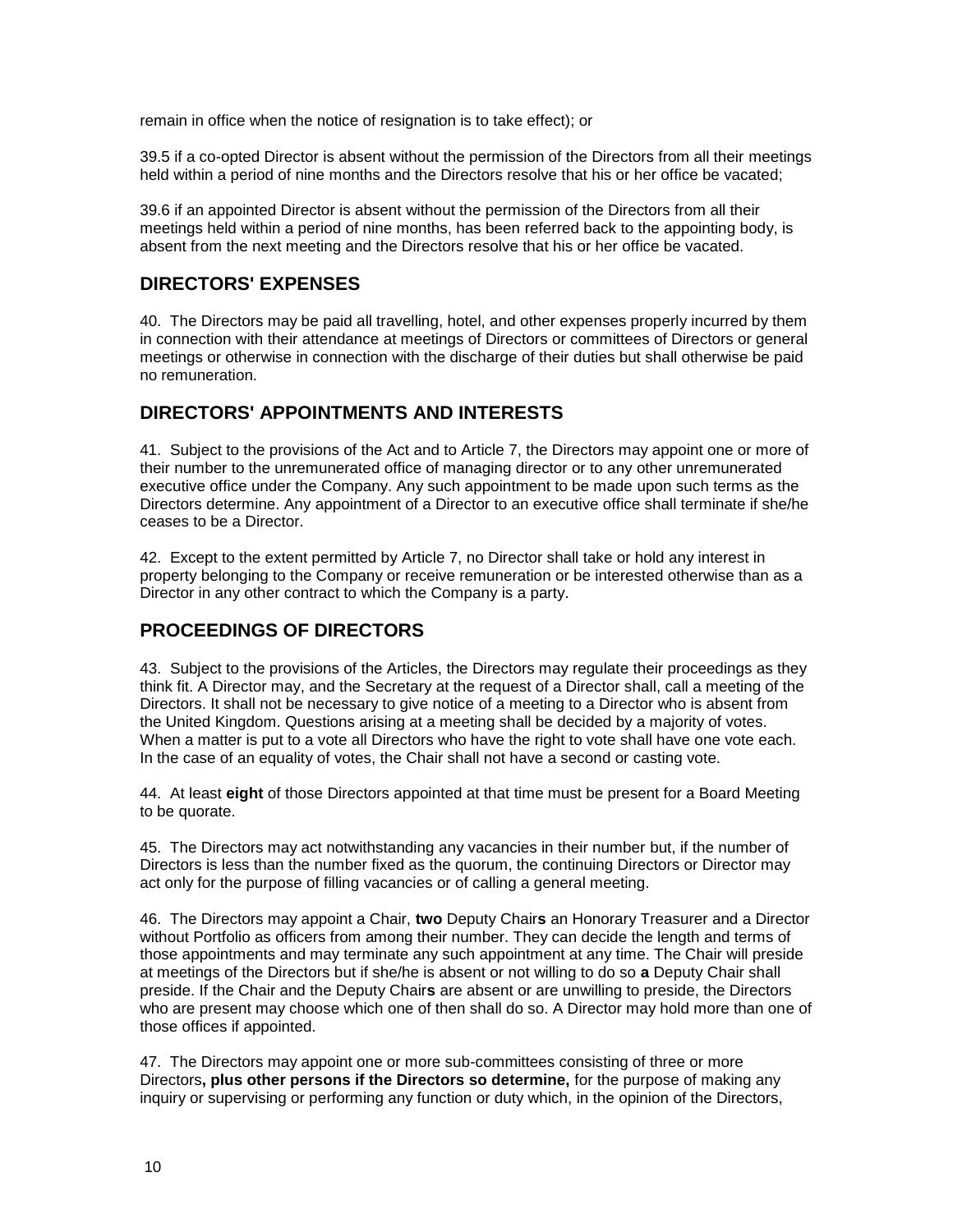would be more conveniently undertaken or carried out by a sub-committee; provided that all acts and proceedings of any such sub committees shall be fully and promptly reported to the Directors.

48. All acts done by a meeting of Directors, or of a committee of Directors, shall, notwithstanding that it be afterwards discovered that there was a defect in the appointment of any **committee members**, or that any of them were disqualified from holding office, or had vacated office or were not entitled to vote, be as valid as if every such person had been duly appointed and was qualified and had been entitled to vote.

49. A resolution in writing, signed by the Chair, or other Director authorised to sign, and entitled to receive notice of and vote at a meeting of the Directors, or of a committee of the Directors, shall be as valid and effective as if it had been passed at a meeting of Directors or (as the case may be) a committee of Directors duly convened and held. Such a resolution may consist of several documents in the same form, each signed by one or more of the Directors. The question shall be decided by a majority of the votes, subject to the quorum in accordance with Article 44.

50. Any bank account in which any part of the assets of the Company is deposited shall be operated in accordance with the instructions of the Directors and shall indicate the name of the Company and its charitable status.

# **CHIEF EXECUTIVE**

51.1 The Council of the University of Leeds shall, with the agreement of all Principal Members, appoint a person to be Chief Executive of the Company; the terms of the appointment shall be determined by the Board of Directors.

51.2 The Chief Executive shall not be a Director within the meaning of the Act; the Chief Executive shall attend Board Meetings but has no vote.

### **SECRETARY**

52. Subject to the provisions of the Act, the Secretary shall be appointed by the Directors for such term, at such remuneration (if not a Director) and upon such conditions as they may think fit; and any Secretary so appointed may be removed by them.

#### **MINUTES**

53. The Directors shall keep minutes in books kept for the purpose:

53.1 of all appointments of officers made by the Directors; and

53.2 of all proceedings at meetings of the Company and of the Directors and of committees of Directors, including the names of **those** present at each such meeting.

### **THE SEAL**

54. The seal shall only be used by the authority of the Directors or of a committee of Directors authorised by the Directors. The Directors may determine who shall sign any instrument to which the seal is affixed and unless otherwise so determined it shall be signed by a Director and by the Secretary or by a second Director.

### **ACCOUNTS**

55. Accounts shall be prepared in accordance with the provisions of the Act.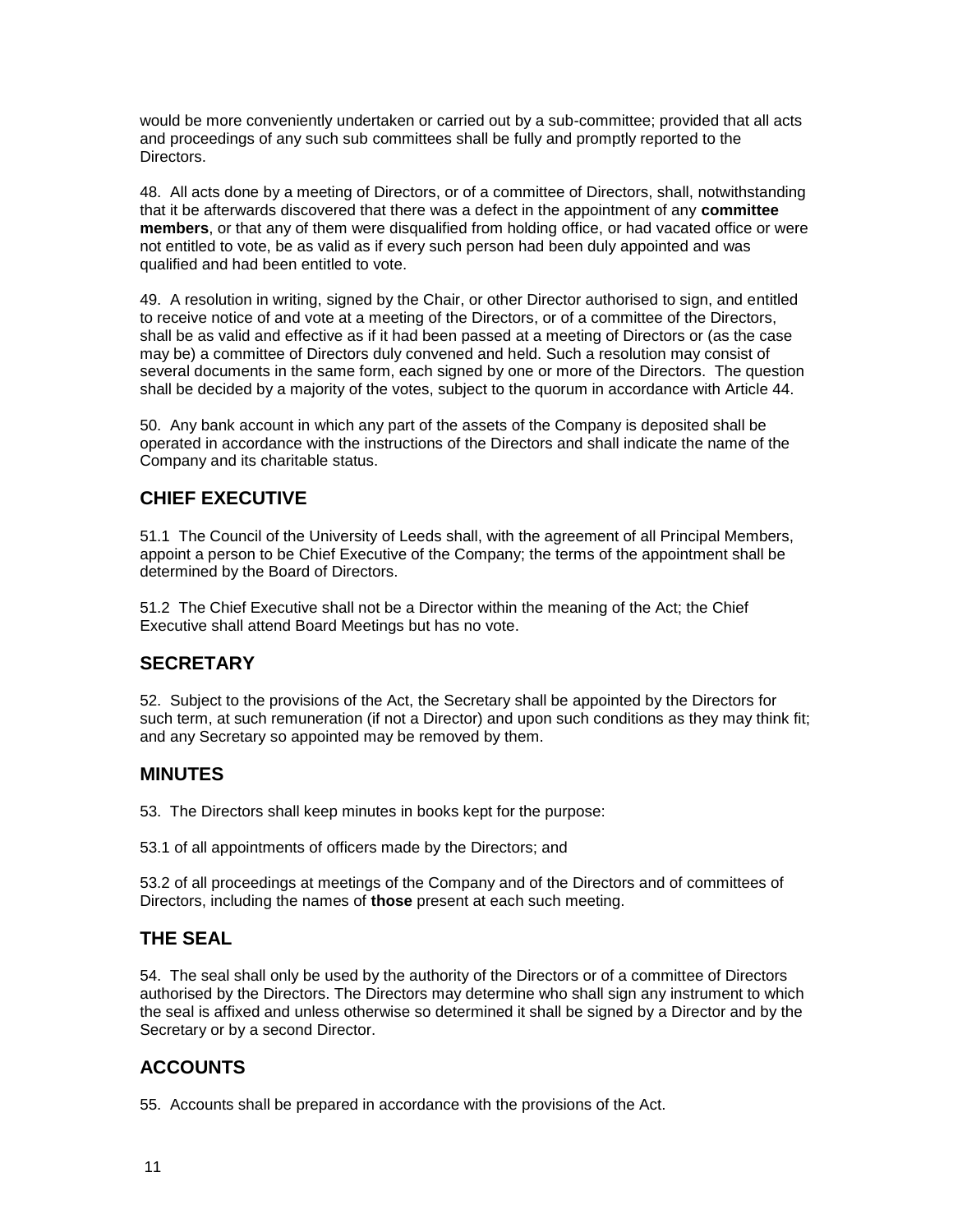56. The Directors shall comply with their obligations under the Charities Act 1993 (or any statutory re-enactment or modification of the Act) with regard to the preparation of an annual report and its transmission to the Commissioners.

# **ANNUAL RETURN**

57. The Directors shall comply with their obligations under the Charities Act 1993 (or any statutory re-enactment or modification of the Act) with regard to the preparation of an annual return and its transmission to the Commissioners.

# **MEANS OF COMMUNICATION TO BE USED**

58. Subject to the Articles, anything sent or supplied by or to the Company under the Articles may be sent or supplied in any way in which the Companies Act 2006 provides for documents or information which are authorised or required by any provision of the Act to be sent or supplied by or to the Company.

59. Subject to the Articles, any notice or document to be sent or supplied to a Director in connection with the taking of decisions by Directors may also be sent or supplied by the means by which the Director has asked to be sent or supplied with such notices or documents for the time being.

60. A Director may agree with the Company that notices or documents sent to that Director in a particular way are to be deemed to have been received within a specified time or their being sent, and for the specified time to be less than 48 hours.

61. A member present in person at any meeting of the Company shall be deemed to have received notice of the meeting and, where necessary, of the purposes for which it was called.

62. The Company's annual report and accounts may be supplied to members via the Company's website but members must be informed annually that the accounts are being provided by this means. Members have the right to request a paper copy.

### **INDEMNITY**

63.1 Subject to the provisions of the Act, every Director or other officer of the Company shall be indemnified out of the assets of the Company against any liability incurred by him or her in that capacity in defending any proceedings, whether civil or criminal, in which judgment is given in his or her favour or in which he or she is acquitted or in connection with any application in which relief is granted to him or her by the court from liability for negligence, default, breach of duty or breach of trust in relation to the affairs of the Company.

63.2 The Directors shall have the power to resolve, pursuant to Article 6.9, to effect Indemnity Insurance notwithstanding their interest in any such policy.

# **LEEDS HOUSING HUB**

64. The Leeds **Housing Hub** shall be financed by grants made by each of the Principal Members as decided by those bodies from time to time.

# **RULES**

65.1 Subject to these Articles, the Directors may from time to time make such rules, standing